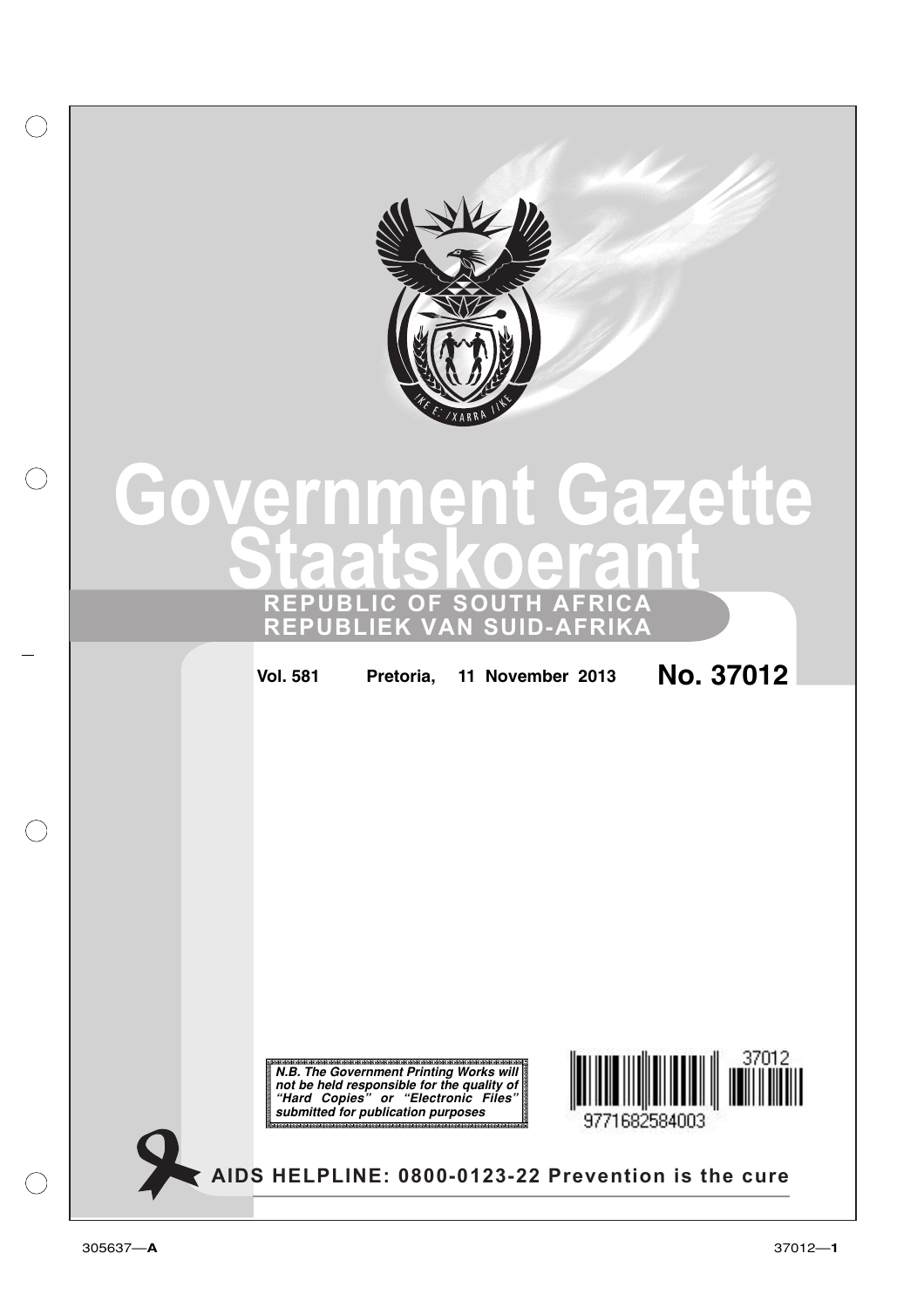#### **IMPORTANT NOTICE**

**The Government Printing Works will not be held responsible for faxed documents not received due to errors on the fax machine or faxes received which are unclear or incomplete. Please be advised that an "OK" slip, received from a fax machine, will not be accepted as proof that documents were received by the GPW for printing. If documents are faxed to the GPW it will be the sender's responsibility to phone and confirm that the documents were received in good order.**

**Furthermore the Government Printing Works will also not be held responsible for cancellations and amendments which have not been done on original documents received from clients.**

### **CONTENTS • INHOUD**

Page Gazette  $N_{\Omega}$ No.  $\sim$  No.

**GENERAL NOTICE**

#### **Basic Education, Department of**

General Notice

| 1097 | National Education Policy Act (27/1996) and the South African Schools Act (84/1996): Approval for the call for written |       |
|------|------------------------------------------------------------------------------------------------------------------------|-------|
|      | submissions from stakeholder bodies and members of the public on the draft proposal document on the promotion          |       |
|      |                                                                                                                        | 37012 |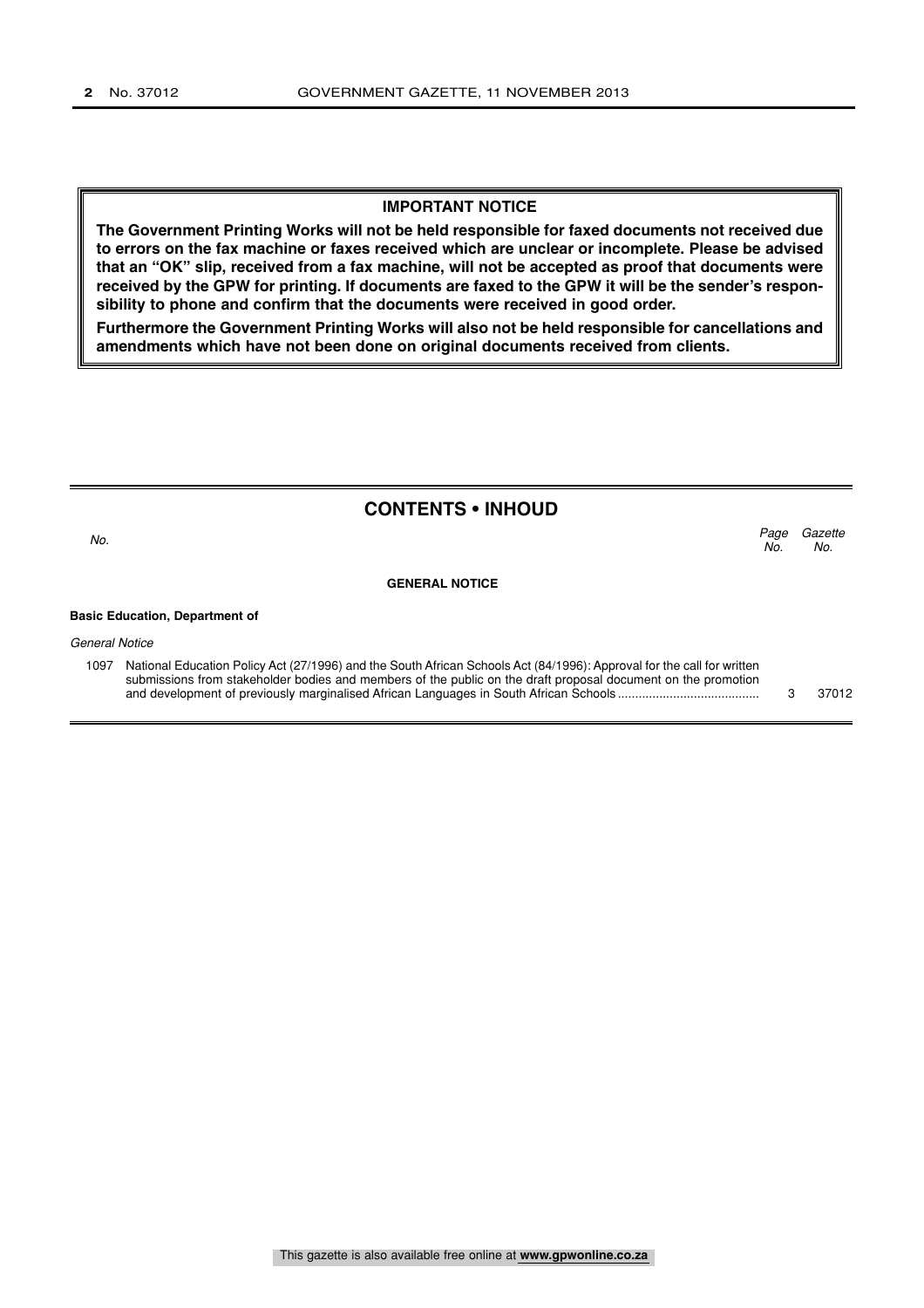## GENERAL NOTICE

## **NOTICE 1097 OF 2013**

# NATIONAL EDUCATION POLICY ACT, 1996 (ACT NO. 27 OF 1996) AND THE SOUTH AFRICAN SCHOOLS ACT, 1996 (ACT NO. 84 OF 1996)

APPROVAL FOR THE CALL FOR WRITTEN SUBMISSIONS FROM STAKEHOLDER BODIES AND MEMBERS OF THE PUBLIC ON THE DRAFT PROPOSAL DOCUMENT ON THE PROMOTION AND DEVELOPMENT OF PREVIOUSLY MARGINALISED AFRICAN LANGUAGES IN SOUTH AFRICAN SCHOOLS

1. I, Angelina Matsie Motshekga, Minister of Basic Education, hereby, in terms of Sections  $3(4)(d)$  and  $3(4)(m)$  of the National Education Policy Act, 1996 (Act No. 27 of 1996) and together with section 6 of the South African Schools Act, 1996 (Act. No. 84 of 1996), and after consultation with the Council of Education Ministers, invite stakeholder bodies and members of the public to comment on the draft proposal document on the promotion and development of previously marginalised African Languages in South African schools.

## AVAILABILITY OF DOCUMENTS

2.1 The draft proposal document on the promotion and development of African Languages in South African schools is obtainable on the following Departmental websites:

http://www.education.gov.za http://www.thutong.doe.gov.za

2.2 Hard copies of the document is also obtainable from the address supplied in paragraph 8 of this Notice.